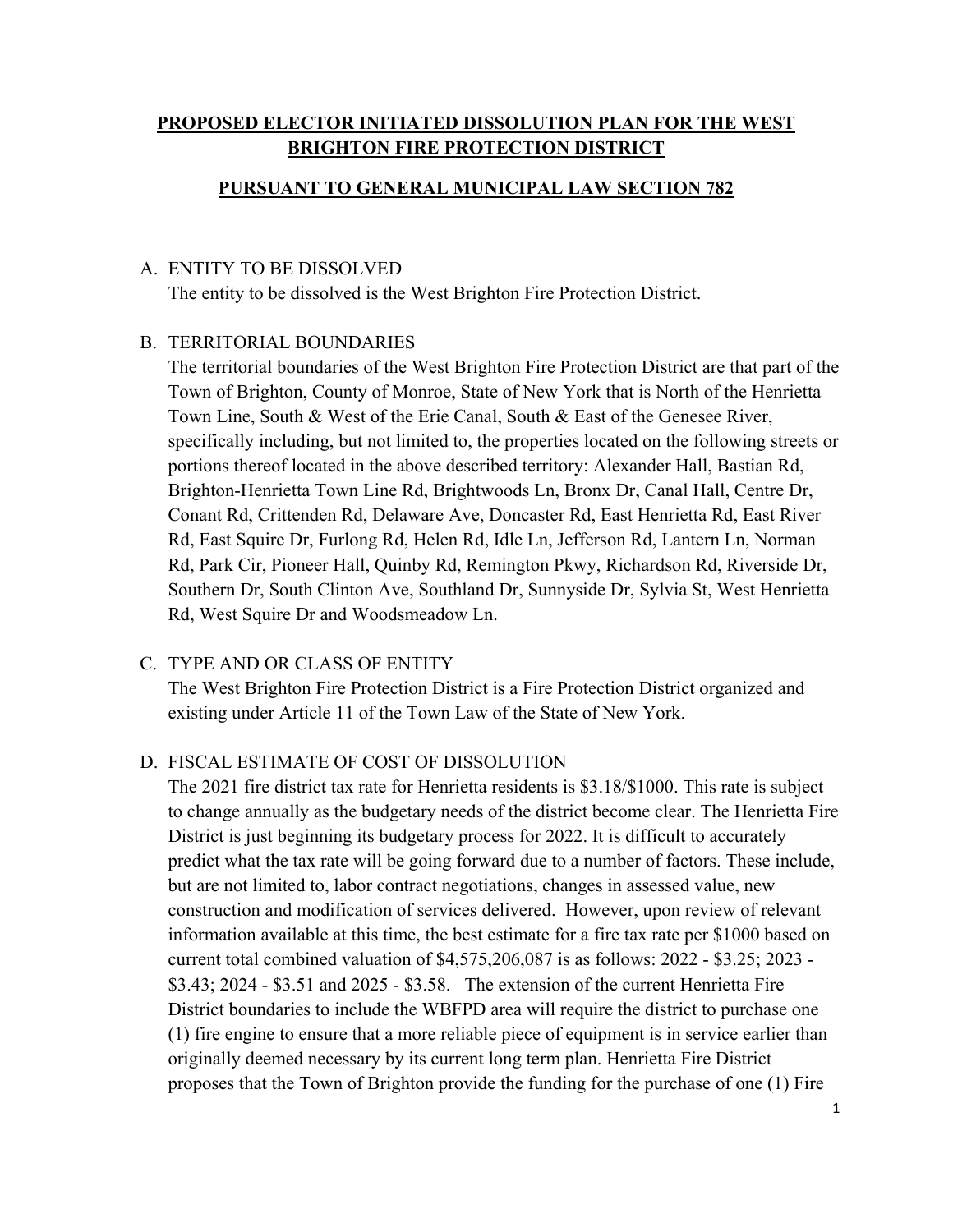Engine, with an approximate cost of \$500,000. There are no other costs anticipated to be borne by the Town of Brighton.

E. PLAN FOR TRANSFER OR ELIMINATION OF PUBLIC EMPLOYEES The West Brighton Fire Protection District is currently managed by a District Administrator on a part time basis, at an annual salary of \$\$5,171 as of January 1, 2021 . The position of District Administrator would be eliminated upon dissolution. The individual who serves in this District Administrator position also serves as Fire Marshal to the Town of Brighton and receives separate compensation for said position. It is anticipated that the individual would continue in his position as Fire Marshal and would continue to be paid his current Fire Marshal salary and benefits in retaining that position.

### F. ASSETS OF THE WEST BRIGHTON FIRE PROTECTION DISTRICT

The assets of the West Brighton Fire Protection District are:

- 1. Fire Protection District funds deposited at Bank of America and JPMorgan Chase Bank in the approximate amount of \$72,000.00, Fire Engine 503 – a 2003 pumper recently sold at auction by the Receiver of the West Brighton Fire Department for a gross sale price of \$10,100.00 ;
- 2. Length Of Service Award Program ("LOSAP") account balance held at Bank of America which will be distributed to vested participants.

The fire station at 2695 West Henrietta Road would become an asset of the Henrietta Fire District. The current plan is to continue to use it as a firehouse as outlined herein, however the Henrietta Fire District reserves the right to alter, renovate or abandon the firehouse, including the right to sell the property in its sole discretion, upon terms it deems appropriate and in the best interests of the fire district. As of January 1st, 2022, the Henrietta Fire District would take possession of the building and station an engine there. Simultaneously, a thorough review would take place of the building and the district would identify issues as either of immediate concern or long-term concern. All other assets which were used by the West Brighton Fire Department have been or presently are being liquidated by the Receiver and distributed in accordance with the Stipulation and Order entered into by New York State Supreme Court in resolving the litigation between the Town of Brighton/West Brighton Fire Protection District and the West Brighton Fire Department and its members. After distribution of the proceeds of the net proceeds from the Receiver there are any surplus funds payable to the West Brighton Fire Protection District, the funds will be applied to the purchase of the \$500,000.00 fire engine which Henrietta Fire District will be acquiring as it extends its district to cover the West Brighton Fire Protection District.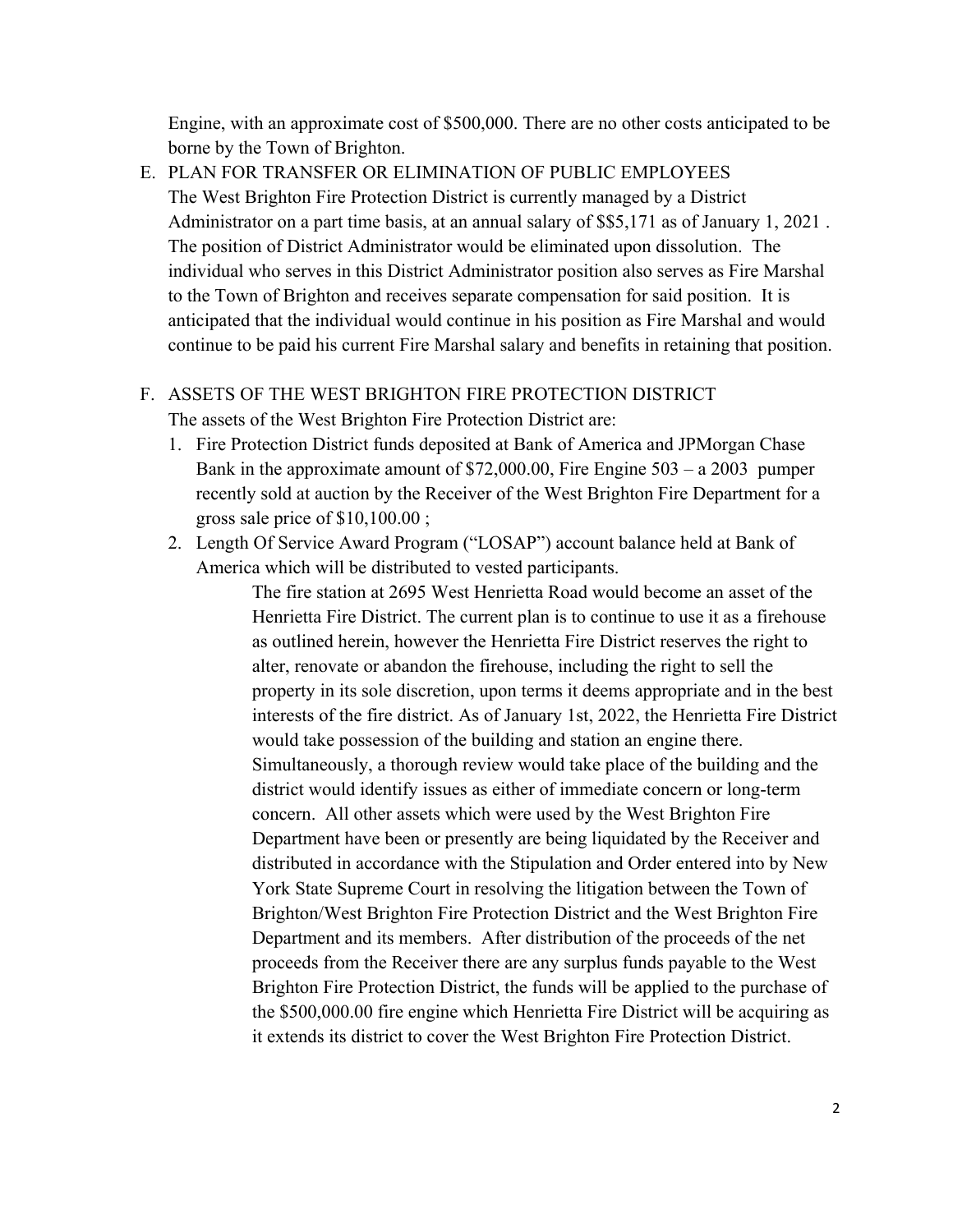### G. LIABILITIES AND INDEBTEDNESS OF THE WEST BRIGHTON FIRE PROTECTION DISTRICT

The liabilities and indebtedness of the West Brighton Fire Protection District are:

1. The West Brighton Fire Protection District maintains a LOSAP for volunteer members of the West Brighton Fire Department, Inc. The West Brighton Fire Protection District anticipates that the LOSAP program will be cashed out as part of the dissolution, with vestedmembers of the program receiving the actuarial adjusted amount of their benefit as of the time of dissolution.

 If needed, the West Brighton Fire Protection District will issue a bond prior to December 31, 2021 to cover the cost of the \$500,000.00 fire engine required by the Henrietta Fire District to the extent that such funds are not available to be paid from the fund balance of the West Brighton Fire Protection District prior to December 31, 2021. The outstanding debts, liabilities and obligations of the West Brighton Fire Protection District shall, upon dissolution, be assumed by the Town of Brighton and shall be a charge upon the taxable property within the limits of the dissolved West Brighton Fire Protection District and will be collected in the same manner as town taxes all as provided pursuant to General Municipal Law Section 790.

### H. AGREEMENTS ENTERED INTO WITH TOWN OF BRIGHTON OR OTHER MUNICIPALITIES IN ORDER TO CARRY OUT DISSOLUTION

The West Brighton Fire Protection District is currently under contract with the City of Rochester to provide fire protection and EMS first response in the District. This contract will terminate upon the effective date of dissolution and the absorption of the West Brighton Fire Protection District into the Henrietta Fire District. The Town of Brighton has retained counsel to advise it during the carrying out of the dissolution, under the terms of an engagement letter with counsel. The Town anticipates that certain expenses will be due to Penflex, the administrator of the LOSAP program for the West Brighton Fire Protection District, in connection with the planned termination of the LOSAP program. The amount of those expenses is currently anticipated to be approximately \$9,000.

# I. MANNER AND MEANS BY WHICH RESIDENTS OF THE WEST BRIGHTON FIRE PROTECTION DISTRICT WILL CONTINUE TO BE FURNISHED MUNICIPAL SERVICES FOLLOWING DISSOLUTION

The Henrietta Fire District proposes to absorb the current area located in the Town of Brighton and known as the West Brighton Fire Protection District into the Henrietta Fire District. This process would include the WBFPD being dissolved by the Town of Brighton and simultaneously the boundaries of the Henrietta Fire District would be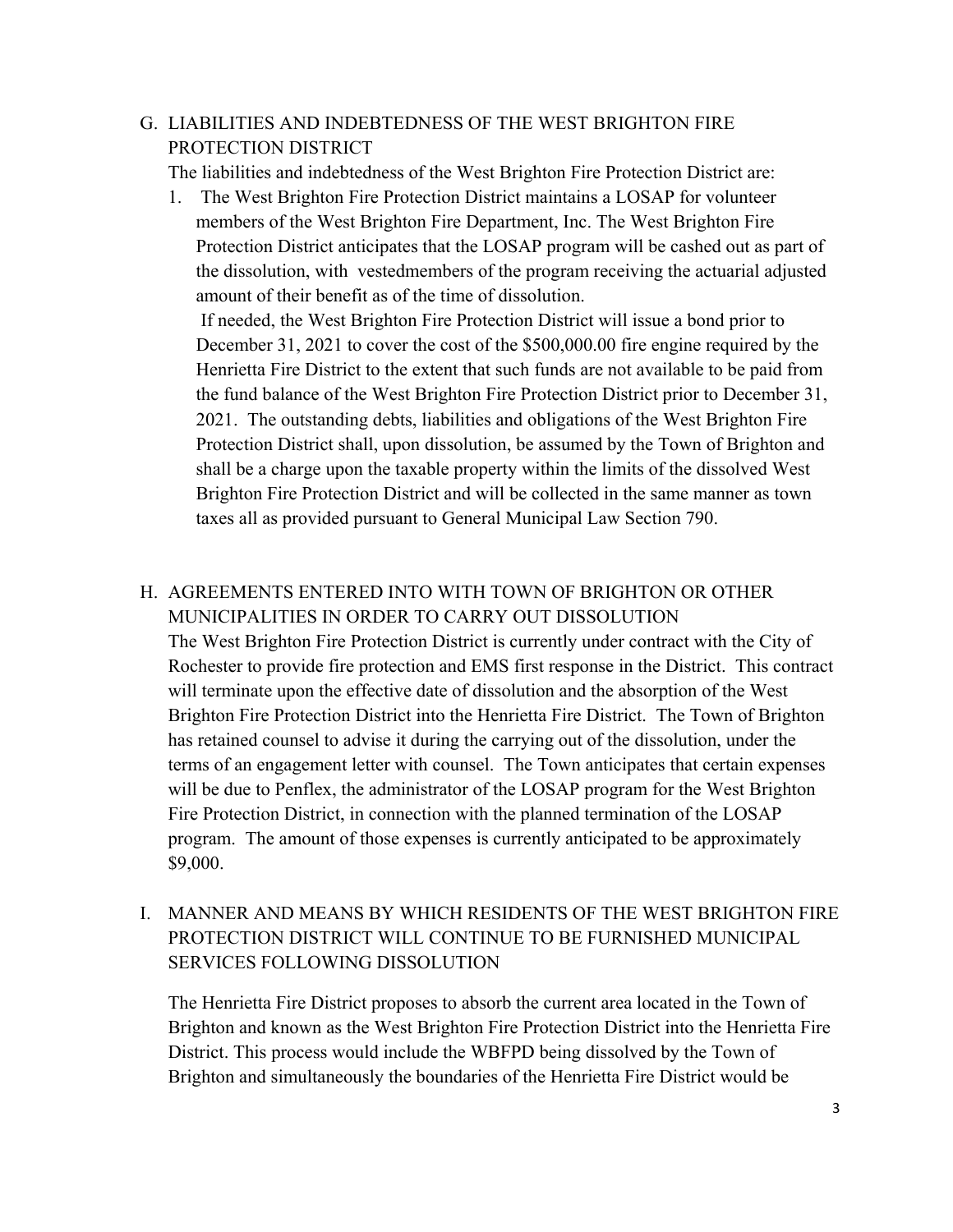expanded to include those areas previously known as the West Brighton Fire Protection District. This process would require public hearings and subsequent approvals by the Town Boards of Brighton and Henrietta, as well as the written consent of the Henrietta Fire District Board of Fire Commissioners. This proposal is expressly made contingent upon completion of the required legal process on or before September 15, 2021.

The Henrietta Fire District is considered an All Hazards department, providing fire suppression, BLS Medical First Response, technical rescue, and hazardous materials response. Additionally, we provide fire prevention/community risk reduction services to residents, schools and businesses. These services are currently provided by one hundred twenty (120) firefighters and officers (65 volunteer, 55 career) and are supported by four public safety dispatchers, administrative staff and a mechanic.

The Henrietta Fire District anticipates a phased in approach to provide the safest and most cost effective protection for the West Brighton Fire Protection area. Protection of the area would initially be provided from existing Henrietta Fire District stations. Based on a Google Maps review, the addresses in West Brighton east of Rt 390 are better served by the existing station at 230 Pinnacle Road ( career staffed engine with two firefighters and an officer) rather than the West Henrietta Road station. Similarly, most of the East River Road corridor is closer to the station at 9 Riverview Drive (volunteer station).

850 Bailey Road (career staffed engine with two firefighters and an officer, career staffed ladder with two firefighters and an officer, and a career Battalion Chief), as well as the relocating of an engine to the West Brighton station on West Henrietta Rd , would cover the heart of the West Brighton area. 2022 would allow for the hiring and training of additional career and volunteer staffing, with the anticipation of staffing a career engine with two firefighters and an officer as well as a volunteer engine at 2695 West Henrietta Road no later than January 1 st, 2023.

Current staffing allows for a minimum of thirteen career firefighters and officers on duty at any one time. By January 1, 2023, that minimum staffing would increase to sixteen career firefighters and officers on duty. With this minimum staffing, combined with command staff and volunteer staffing, we will meet NFP A 1710 requirements.

The Henrietta Fire District Board of Fire Commissioners elected by the taxpayers would provide oversight and be responsible for fiscal control of the combined entity. The Henrietta Fire District Secretary/Treasurer will have day to day control of the business and human services operations. The fire suppression, emergency medical services, training, fire prevention activities, and all other operational functions will be under control of the Henrietta Fire District Fire Chief. Both of these positions are full time paid positions.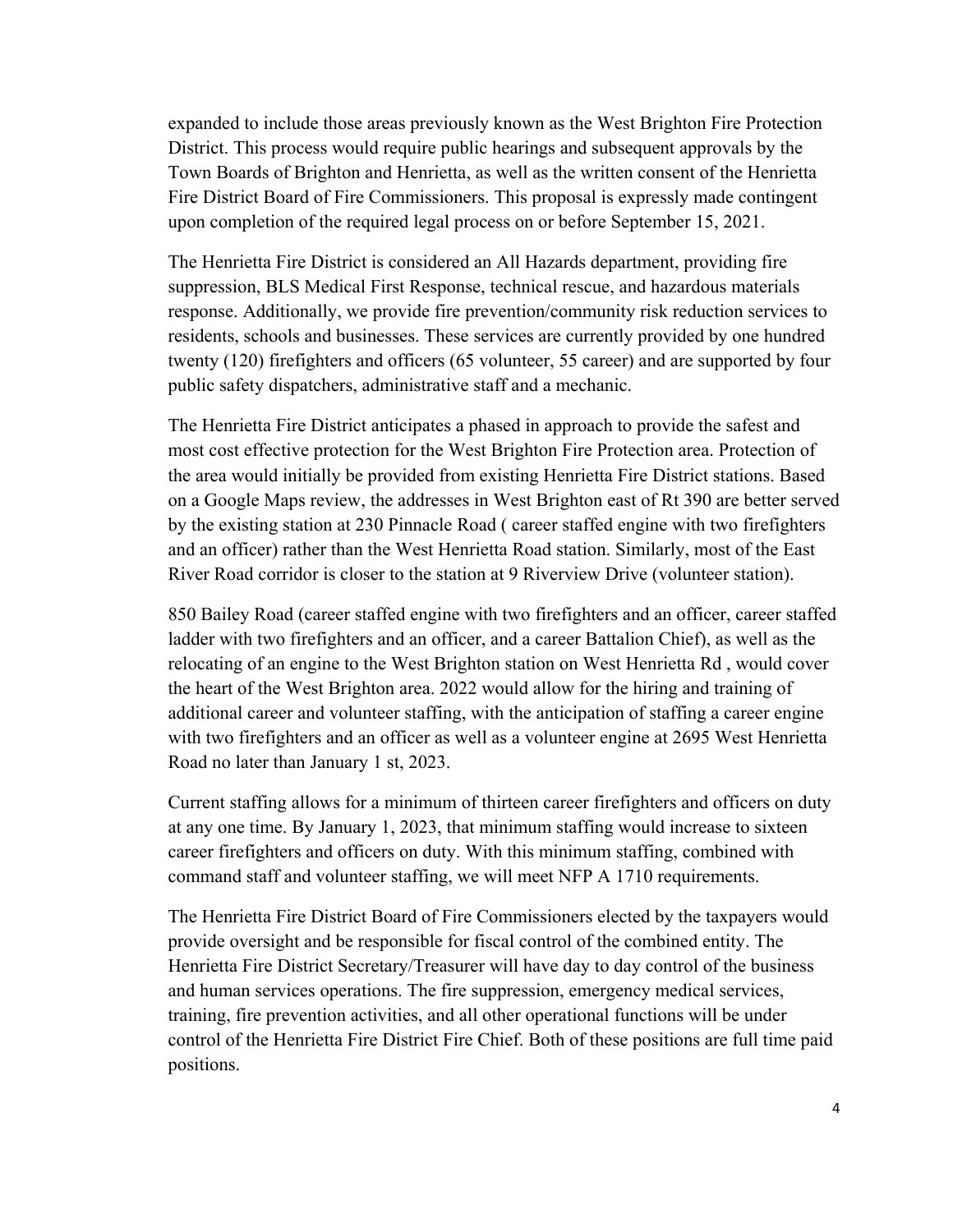The Henrietta Fire District will provide fire protection to the former WBFPD with a combination of career firefighters and officers as well as volunteer officers and firefighters, and seven (7) support staff ( dispatchers, mechanic, secretary /treasurer and clerk). The combination of career and volunteer firefighters and officers will allow the Henrietta Fire District to provide a high level of service at a reasonable cost to the citizens.

The cadre of firefighters and officers meets or exceeds all OSHA and NYS training requirements. The career firefighters meet all NYS statutory requirements for training for career personnel. The volunteer firefighters also exceed NYS requirements for basic and annual training. All career firefighters and officers are certified to a minimum of NYS EMT, as are many volunteers.

The Henrietta Fire District will provide all services to the WBFPD area that are currently provided to the HFD. These include fire suppression, first response EMS, fire prevention programs (including but not limited to: businesses, day care facilities, governmental agencies, youth groups etc.), special operations such as confined space rescue, trench rescue, and ice/water rescue, hazardous materials mitigation at the operations level, natural disaster assistance, and response to other emergencies as needed. Monroe County would continue to provide fire investigation and hazardous materials mitigation at the technician level.

Henrietta Fire District will be stationing an engine at the West Henrietta Rd firehouse on January 1, 2022. The staffing of this engine will, at a minimum, be by volunteers, effective the same date. Career staffing of two firefighters and an officer is predicated on hiring additional staff. This **may** occur at the end of 2021, dependent on funding. If funding can be secured for November and December of 2021, then the career staffing should take place by January 1, 2022. If funding is not secured within that time period, then the career staffing will be accomplished with hiring after the first of the year.

- J. TERMS FOR DISPOSITION OF THE WEST BRIGHTON FIRE PROTECTION DISTRICT'S ASSETS AND DISPOSITION OF ITS LIABILITIES AND INDEBTEDNESS INCLUDING THE LEVY AND COLLECTION OF NECESSARY TAXES AND ASSESSMENTS SEE PROVISIONS SET FORTH ABOVE
- K. LOCAL LAWS, ORDINANCES, RULES OR REGULATIONS OF THE WEST BRIGHTON FIRE PROTECTION DISTRICT WHICH SHALL REMAIN IN EFFECT AFTER THE EFFECTIVE DATE OF DISSOLUTION There are no existing Local Laws, Ordinances, Rules or Regulations of the West Brighton Fire Protection District.